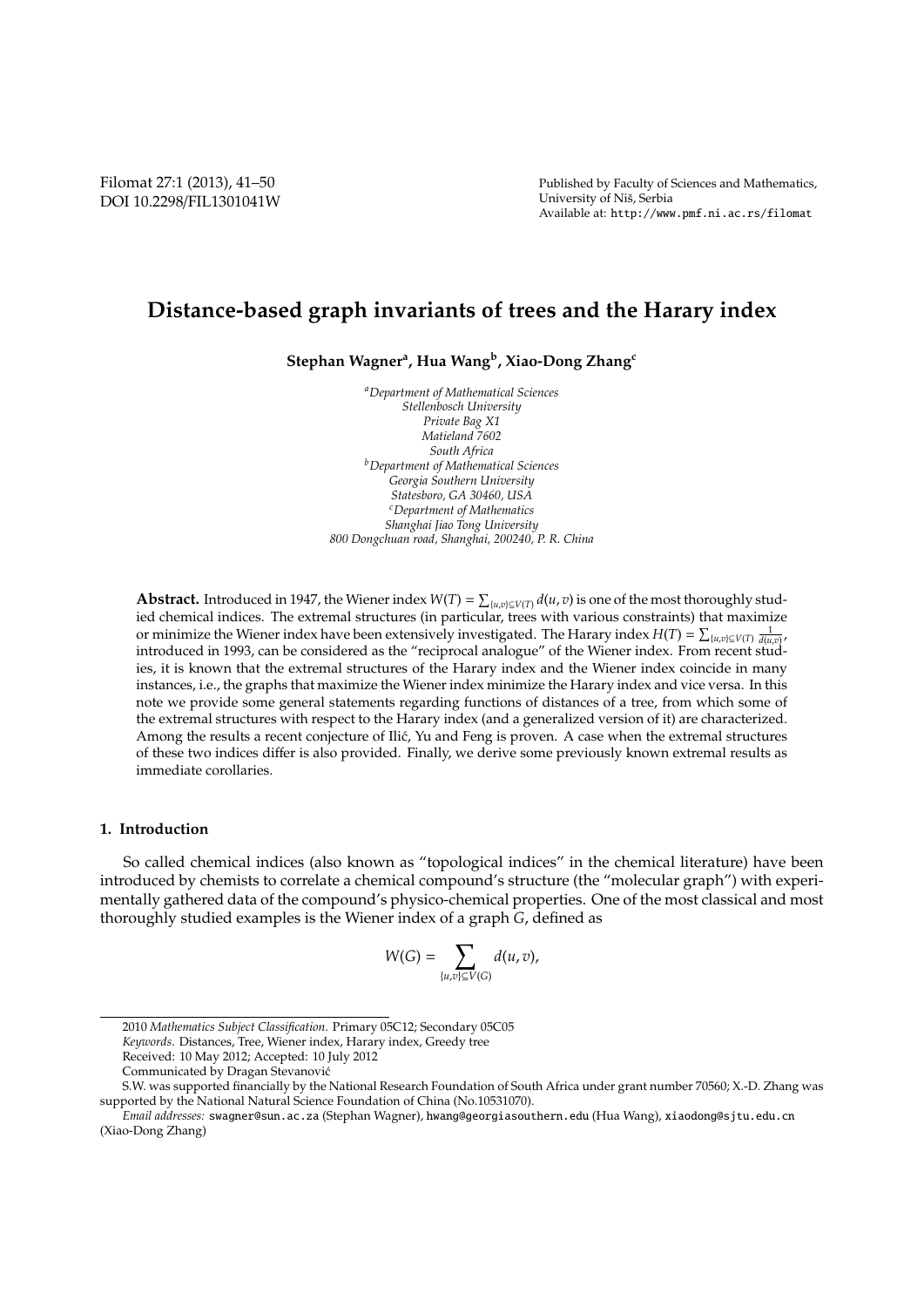where  $d(u, v)$  is the distance between two vertices *u* and *v* and the sum is over all unordered pairs of vertices. Introduced in 1947 [10], the Wiener index has frequently made its appearance in both chemical and mathematical literature.

The study of chemical indices of trees is of particular interest because of the large number of chemical compounds with acyclic molecular structures. The extremal trees that maximize or minimize the Wiener index among general trees, trees with a given maximum degree, given degree sequence, and other restrictions have been vigorously studied [1, 2, 8, 13].

The Harary index *H*(*G*) of a graph *G* was introduced more recently [5, 6] and named after Frank Harary. It is defined as the "reciprocal analogue" of the Wiener index, namely

$$
H(G) = \sum_{\{u,v\} \subseteq V(G)} \frac{1}{d(u,v)}.
$$

Rather extensive work has been done on *H*(*G*) for general graphs *G* with various parameters. See, for instance, [11] and the references therein. For general trees, it is known [3] that *H*(*T*) is maximized by the star and minimized by the path among trees of given order. It is natural to imagine that *H*(*T*) is larger when *W*(*T*) is smaller, as indeed the star minimizes the Wiener index and the path maximizes the Wiener index among trees of given order. However, there does not exist any "functional" relation between the two concepts. This can be seen from the two trees *T* and *T* ′ in Figure 1, where we have

$$
W(T') - W(T) = y - x + 1
$$

and

$$
H(T') - H(T) = \frac{x}{6} - \frac{y}{12} - \frac{1}{6}.
$$

With proper choice of *x* and *y* (for instance,  $x = y = 3$ ), we have both

 $W(T') > W(T)$ 

and





Figure 1: The trees *T* and *T* ′

In the recent work of Ilić, Yu and Feng  $[4]$ , the extremal trees with respect to the Harary index are characterized for several categories of trees with restrictions on the number of vertices of degree two, matching number, independence number, radius and diameter. It was pointed out that in all the studied classes, "the trees with maximal Harary index are exactly those trees with the minimal Wiener index, and vice versa".

In this note, we focus on trees with given degree sequence and maximum degree. Such classes of trees are of interest due to the relation between the degrees and the valences of atoms in a chemical compound. In Section 2, we show that the "greedy tree", which minimizes the Wiener index, indeed maximizes the Harary index among trees with given degree sequence. On the other hand, while the Wiener index and many related graph invariants are known to be maximized by a caterpillar [7], we will see from examples that this is not necessarily the case for the Harary index. This seems to be the first case of a class of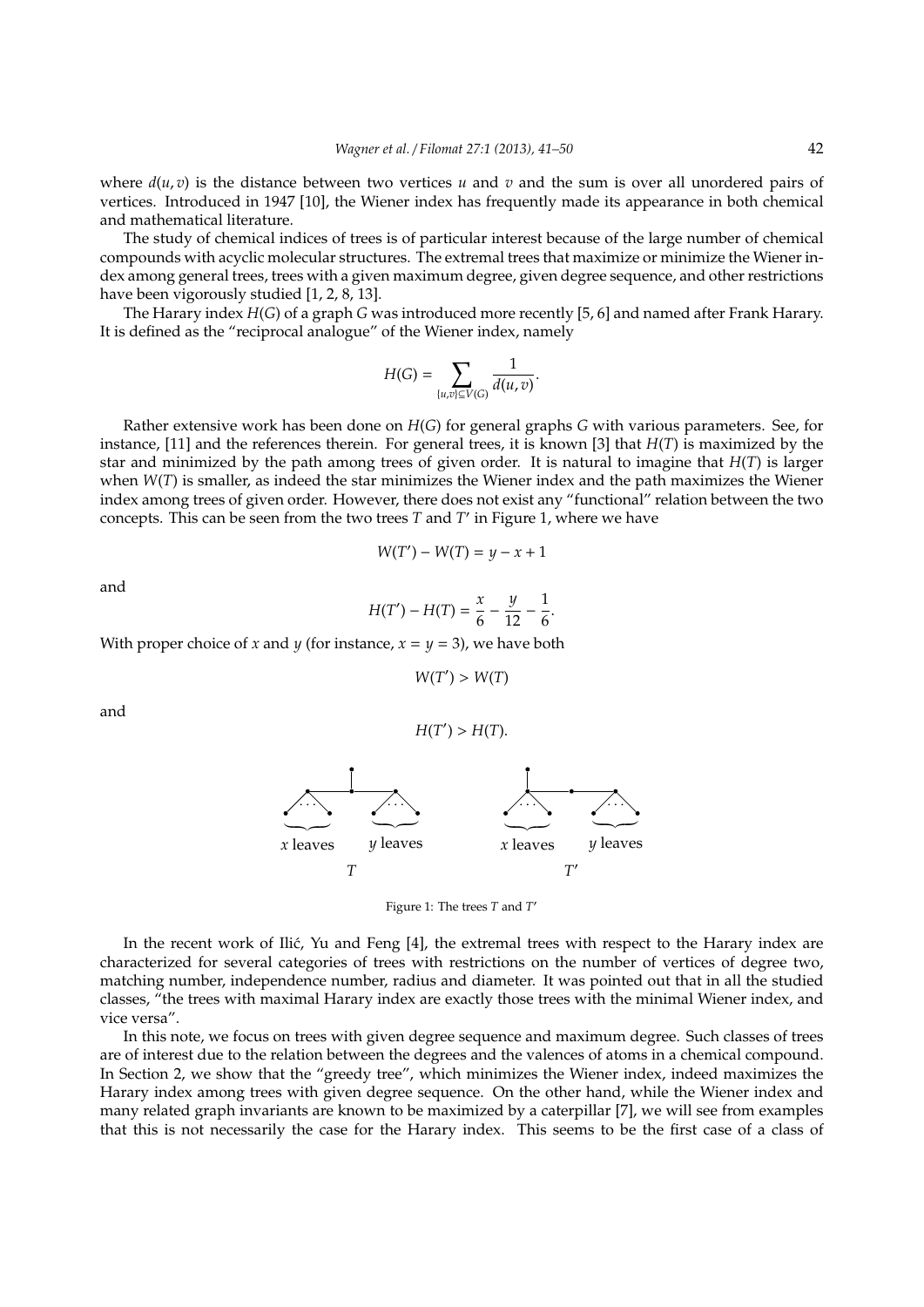trees where the extremal structures of the two indices do not coincide. In Section 3, we first provide a "majorization result" on greedy trees with respect to distances. As a corollary, we show that the "complete *k*-ary tree" maximizes the Harary index among trees with given order and maximum degree *k*. Although "trees with given maximum degree" is interpreted in a slightly different way in [4] and in this note, this result still proves a conjecture in [4]. As applications of the main theorems, we provide in Section 4, as corollaries, some of the known extremal results concerning the Harary index. The final section summarizes our findings.

### **2. On trees with given degree sequence and the greedy tree**

**Definition 2.1 (Greedy trees).** Given a sequence of vertex degrees  $(d_1, d_2, \ldots, d_n)$  such that  $\sum_i d_i = 2(n-1)$  (so *that it can be the degree sequence of a tree), the greedy tree is obtained through the following "greedy algorithm":*

- *(i) Label the vertex with the largest degree as v (the root);*
- *(ii)* Label the neighbors of v as  $v_1, v_2, \ldots$ , and assign the largest degrees available to them such that  $deg(v_1) \geq$  $deg(v_2) \geq \cdots;$
- *(iii) Label the neighbors of v*<sup>1</sup> *(except v) as v*11*, v*12*,* . . . *such that they take all the largest degrees available and that*  $deg(v_{11}) \geq deg(v_{12}) \geq \cdots$ , then do the same for  $v_2, v_3, \ldots$ ;
- *(iv) Repeat (iii) for all the newly labeled vertices, always start with the neighbors of the labeled vertex with largest degree whose neighbors are not labeled yet.*

For example, Figure 2 displays a greedy tree with degree sequence  $(4, 4, 4, 3, 3, 3, 3, 3, 3, 3, 2, 2, 1, \ldots, 1).$ 



Figure 2: A greedy tree.

It has been shown in various ways that *W*(*T*) is maximized by the greedy tree and minimized by a caterpillar among trees with a given degree sequence. Most recently, a general approach regarding this question for nondecreasing functions of the distances was provided in [7]. It is natural to ask for an analogue of these results with respect to the Harary index.

### **Question 2.2.** *Is it true that the greedy tree maximizes H*(*T*) *among all trees with given degree sequence?*

**Question 2.3.** *Does there always exist a caterpillar which minimizes H*(*T*) *among trees with given degree sequence?*

We first provide a positive answer to Question 2.2 through a simple argument. The following was shown in [7].

**Theorem 2.4.** [7] Let  $d_1 \geq d_2 \geq \cdots \geq d_n$  be positive integers such that  $\sum_i d_i = 2(n-1)$ , and let r be another arbitrary *positive integer. Among all trees with degree sequence*  $(d_1, d_2, \ldots, d_n)$ , the greedy tree has the largest number  $p_r(T)$  of *pairs*  $(u, v)$  *of vertices such that*  $d(u, v) \leq r$ .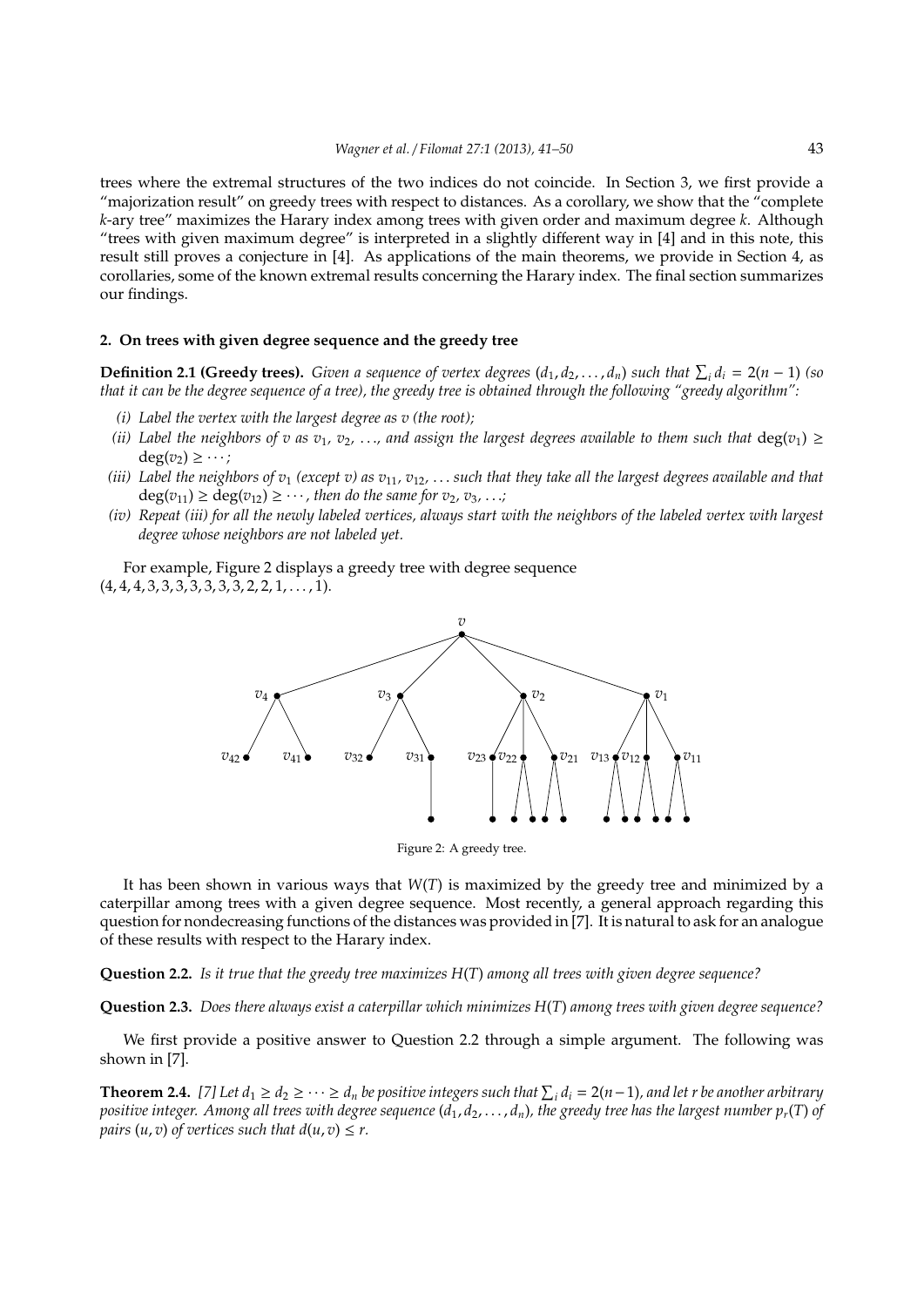Let  $q_r(T)$  be the number of pairs  $(u, v)$  of vertices such that  $d(u, v) > r$ . Then  $p_r(T) + q_r(T) = \binom{n}{2}$ , and Theorem 2.4 implies that  $q_r(T)$  is minimized by the greedy tree.

Now we immediately have the following result similar to Corollary 2.2 in [7].

**Corollary 2.5.** *Let f*(*x*) *be any nonnegative, nonincreasing function of x. Then the graph invariant*

$$
W_f(T)=\sum_{\{u,v\}\subseteq V(T)}f(d(u,v))
$$

*is maximized by the greedy tree among all trees with given degree sequence.*

*Proof.* Simply note that

$$
W_f(T) = f(1) \cdot {n \choose 2} + \sum_{r \ge 1} (f(r+1) - f(r)) | \{ \{u, v\} \subseteq V(T) : d(u, v) > r \} |,
$$

and that *f*(*r* + 1) − *f*(*r*) is nonpositive for all *r*.  $□$ 

Hence Question 2.2 is answered positively when we set  $f(x) = \frac{1}{x}$  in Corollary 2.5. By setting  $f(x) = x^{-\alpha}$ , one can state a somewhat generalized result as follows.

**Corollary 2.6.** *The value*

$$
H^{\alpha}(T)=\sum_{(u,v)\subseteq V(T)}(d(u,v))^{-\alpha}
$$

*is maximized by the greedy tree among trees with a given degree sequence.*

Regarding Question 2.3, the following example (similar to one in [7]) provides a negative answer. Take a tree  $T_1$  (Figure 3) of degree sequence  $\{x+1, x+1, x+1, 3, 1, \ldots, 1\}$ . Evidently  $T_1$  is not a caterpillar.



Figure 3: Tree  $T_1$  of degree sequence  $\{x + 1, x + 1, x + 1, 3, 1, ..., 1\}$ 

Now *T*<sup>2</sup> and *T*<sup>3</sup> in Figures 4 and 5 are the only two non-isomorphic caterpillars with the same degree sequence as  $T_1$ .

$$
\begin{array}{c}\n\begin{array}{ccc}\n\bullet & \bullet & \bullet \\
\bullet & \bullet & \bullet \\
\hline\n\end{array}\n\end{array}
$$

Figure 4: Caterpillar  $T_2$  of degree sequence  $\{x + 1, x + 1, x + 1, 3, 1, \ldots, 1\}$ 

Simple calculation shows that

$$
H(T_1) = \frac{3}{2}x^2 + O(x),
$$
  

$$
H(T_2) = \frac{5}{3}x^2 + O(x),
$$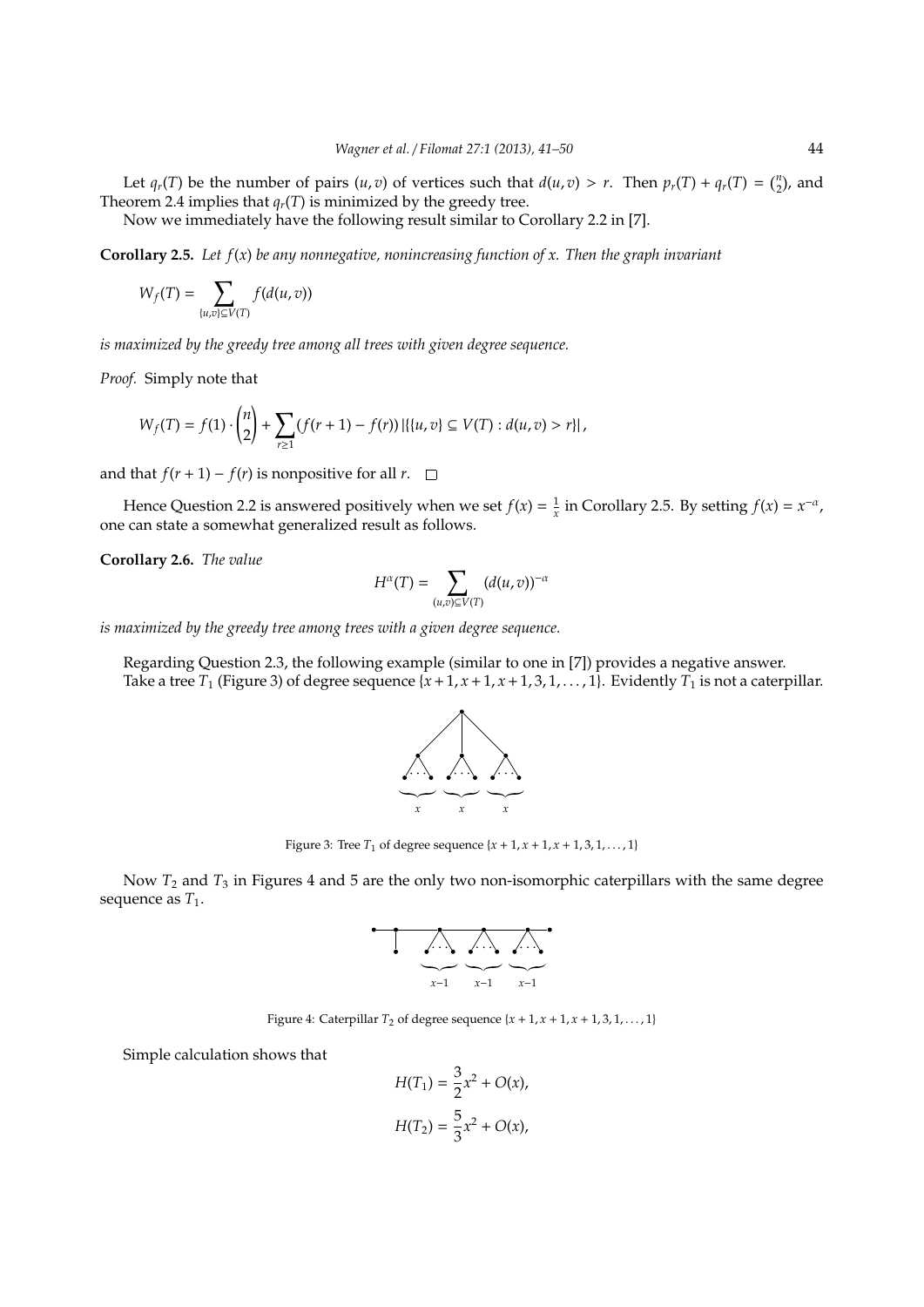*Wagner et al.* / *Filomat 27:1 (2013), 41–50* 45



Figure 5: Caterpillar  $T_3$  of degree sequence  $\{x+1, x+1, x+1, 3, 1, \ldots, 1\}$ 

and

$$
H(T_3) = \frac{23}{15}x^2 + O(x).
$$

Hence

$$
H(T_1) < \min\{H(T_2), H(T_3)\}
$$

when  $x$  is sufficiently large. It follows that the tree that minimizes the Harary index is not always a caterpillar. However, the following simple minimization result is easy to prove:

**Theorem 2.7.** *Among all trees of order n, the path P<sub>n</sub> has the smallest number*  $p_r(T)$  *of pairs*  $(u, v)$  *of vertices such that*  $d(u, v) \le r (0 < r < n)$ *.* 

*Proof.* By induction on *n*, the initial cases ( $n \leq 3$ ) being trivial. Let *D* be the diameter of a tree *T* of order *n*, and let *v* be one of the ends of a diametral path (thus *v* is necessarily a leaf of *T*). For any  $r \le D$ , there are clearly at least *r* vertices whose distance to *v* is  $\leq r$  (namely vertices on the diametral path). Together with the induction hypothesis, it follows that

$$
p_r(T) \ge p_r(T \setminus v) + r \ge p_r(P_{n-1}) + r
$$

for  $r < D$  and

$$
p_r(T) = p_r(T \setminus v) + n - 1 \ge p_r(T \setminus v) + r \ge p_r(P_{n-1}) + r
$$

for *D* ≤ *r* < *n*. Since  $p_r(P_n) = p_r(P_{n-1}) + r$  for all *r* < *n*, this completes the induction.  $□$ 

**Corollary 2.8.** *Let f*(*x*) *be any nonnegative, nonincreasing (nondecreasing) function of x. Then the graph invariant*

$$
W_f(T) = \sum_{\{u,v\} \subseteq V(T)} f(d(u,v))
$$

*is minimized (maximized) by the path P<sup>n</sup> among all trees of order n. If the function f*(*x*)*is strictly decreasing*/*increasing, then the path is the unique extremal tree.*

*Proof.* Essentially identical to the proof of Corollary 2.5. If the function is strictly monotone, then  $P_n$ is the unique extremal tree since it is the only tree of diameter *n* − 1, so that one has strict inequality  $p_{n-2}(T) > p_{n-2}(P_n)$  for all trees *T* of order *n* that are not isomorphic to  $P_n$ .  $\Box$ 

## **3. Majorization of greedy trees with respect to distances**

The *complete k-ary tree* with a given maximum degree *k* (also called the "*Volkmann tree*") is defined in a similar way as the greedy tree, except that the vertices  $v, v_1, \ldots$  take the maximum degree *k* until there are not enough vertices (Figure 6). As a result, the complete *k*-ary tree has degree sequence (*k*, *k*, . . . , *k*, *m*, 1, . . . , 1) for some  $1 < m \leq k$ .

The complete *k*-ary tree is known to minimize the Wiener index among trees with a given maximum degree *k*. It was conjectured in [4], in accordance with other observations, that

**Conjecture 3.1.** *[4] The complete k-ary tree maximizes the Harary index among trees with given order and maximum degree k.*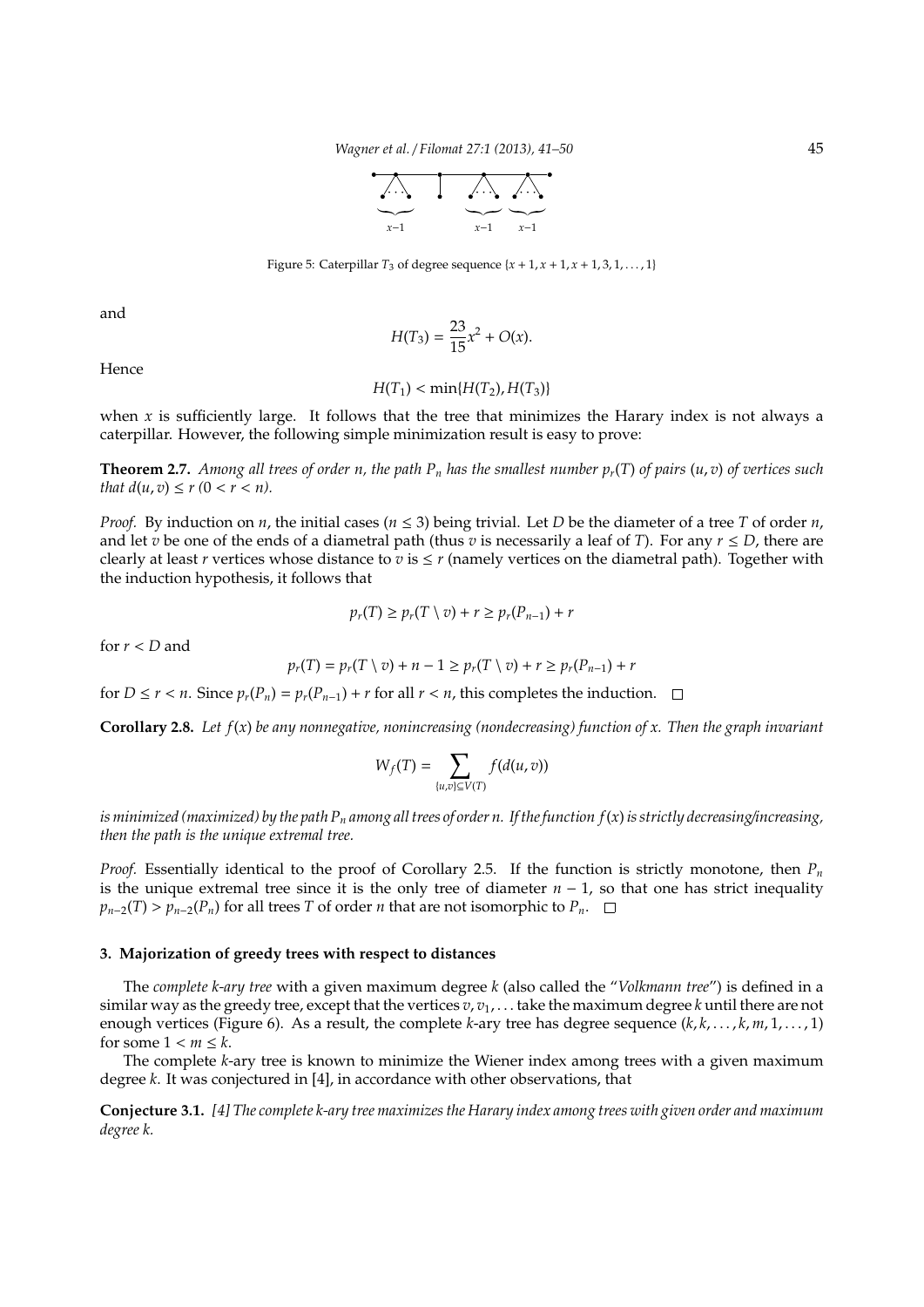

Figure 6: A complete 4-ary tree

We will use Theorem 2.4 and Theorem 3.3 below to show that the complete *k*-ary tree maximizes *pr*(*T*) for all  $r > 0$  among such trees. Then the conjecture follows as a corollary.

Consider two nonincreasing sequences  $\pi = (d_0, \dots, d_{n-1})$  and  $\pi' = (d'_0, \dots, d'_{n-1})$ . If

$$
\sum_{i=0}^k d_i \le \sum_{i=0}^k d'_i
$$

for  $k = 0, \cdots, n-2$  and

$$
\sum_{i=0}^{n-1} d_i = \sum_{i=0}^{n-1} d'_i,
$$

then  $π'$  is said to *majorize* the sequence  $π$ , which we denote by

 $\pi \triangleleft \pi'$ .

**Lemma 3.2.** [9] Let  $\pi = (d_0, \dots, d_{n-1})$  and  $\pi' = (d'_0, \dots, d'_{n-1})$  be two nonincreasing graphic degree sequences. If  $\pi$  < π', then there exists a series of graphic degree sequences  $\pi_1,\cdots,\pi_\ell$  such that  $\pi=\pi_1$ < $\cdots$ <  $\pi_\ell=\pi'$ , where  $\pi_i$  and  $\pi_{i+1}$  differ at exactly two entries, say  $d_j$  (d'<sub>j</sub>) and  $d_k$  (d'<sub>k</sub>) of  $\pi_i$  ( $\pi_{i+1}$ ), with  $d'_j = d_j + 1$ ,  $d'_k = d_k - 1$  and  $j < k$ .

**Theorem 3.3.** *Given two different degree sequences*  $\pi$  *and*  $\pi'$ , *if*  $\pi \triangleleft \pi'$ , *then* 

$$
p_r(T^*_{\pi}) \leq p_r(T^*_{\pi'})
$$

*for any r* > 0, where  $T^*_\pi$  and  $T^*_{\pi'}$  are the greedy trees with degree sequences π and π' respectively. The inequality is *strict for at least one r unless*  $\pi = \pi'$ *.* 

*Proof.* By Lemma 3.2, it is sufficient to show the statement for two degree sequences

$$
\pi = (d_0, \cdots d_{n-1}) \triangleleft (d'_0, \cdots, d'_{n-1}) = \pi'
$$

that differ only at the *j*-th and *k*-th entries, with *d* ′  $'_{j} = d_{j} + 1, d'_{k}$  $a'_k = d_k - 1$  for some  $j < k$ .

Let  $T^*_{\pi}$  be the greedy tree corresponding to degree sequence  $\pi$ , and let *u* and *v* be the vertices corresponding to  $d_j$  and  $d_k$  respectively. Moreover, let us denote the number of vertices whose distance from a vertex *x* in a tree *T* is at most *r* by  $p_r(T, x)$ . We first prove that

$$
p_r(T^*_{\pi}, u) \geq p_r(T^*_{\pi}, v)
$$

for all  $r > 0$ . It suffices to do so in the case that  $k = j + 1$ . There are two possible cases: *u* and *v* are either next to each other on the same level, or they are on subsequent levels. We start with the former case: *u* and *v* are on the same level. Let *S* be the subtree formed by the common ancestor of *u* and *v* and all its descendants (thus including *u* and *v*). All vertices outside of *S* have the same distance from *u* and *v* and can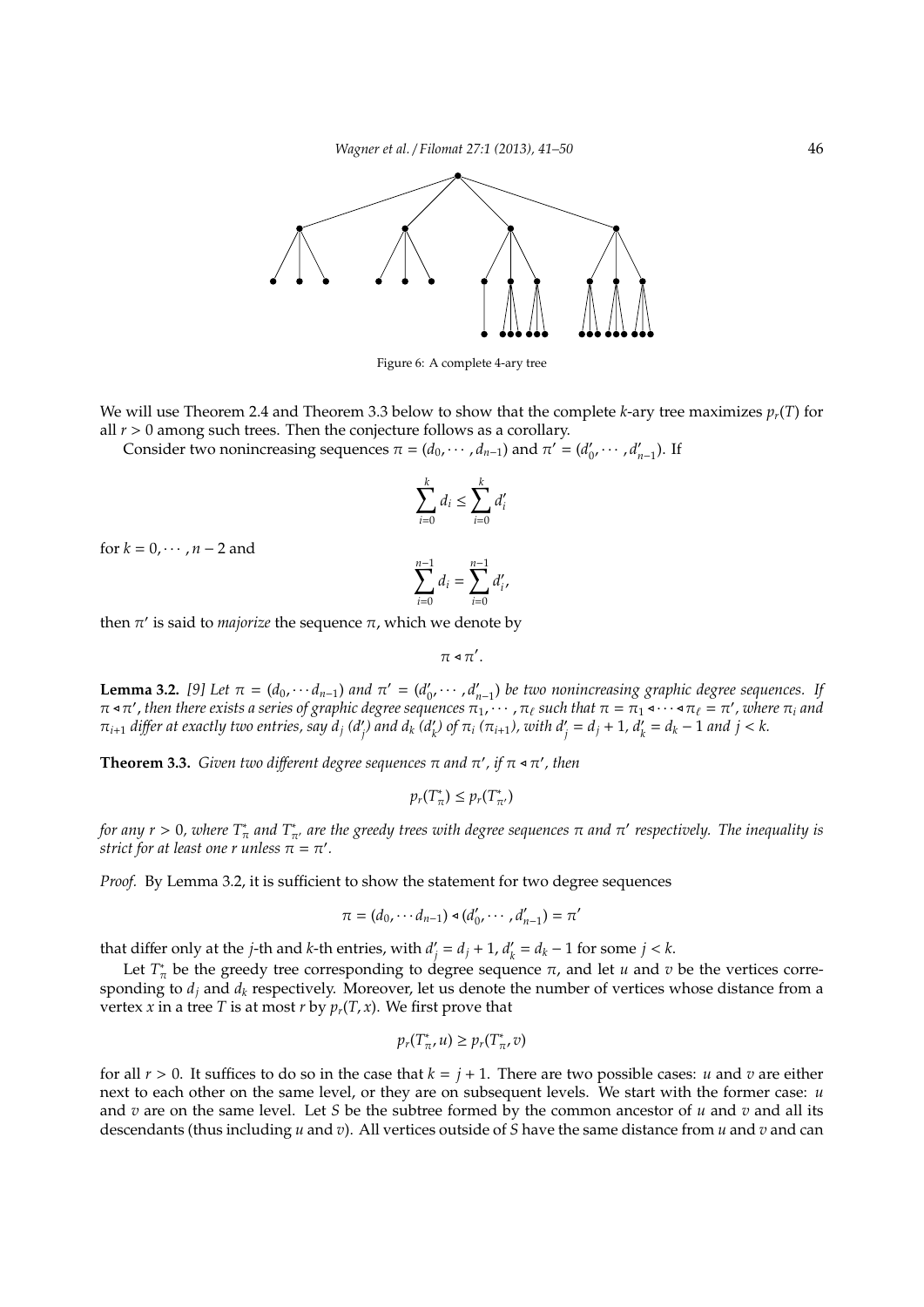thus be ignored. In view of the "greedy" construction, there are more vertices at any given distance from *u* in the branch of *S* that contains *u* than vertices at the same distance from *v* in the branch that contains *v*. The stated inequality follows.

In the case that *u* and *v* are on consecutive levels (*u* being the last vertex on its level and *v* the first), we can apply the same idea, however we consider the tree  $T^*_{\pi}$  as edge-rooted at the edge between the root and its first (rightmost) child. Then *u* and *v* are on the same level, and an analogous argument applies.

Now let *T*' be the tree obtained from  $T^*_{\pi}$  by removing a child  $w$  of  $v$  and all its descendants. Since all these (removed) vertices are closer to  $v$  than to  $u$ , it is clear that

$$
p_r(T', u) \geq p_r(T', v)
$$

for all  $r > 0$ , and that strict inequality holds for some *r*. Now let *T''* be the tree achieved from  $T^*_{\pi}$  by removing the edge *vw* and adding an edge *uw* (see Figure 7 for an example).



Figure 7:  $\pi = (4, 4, 3, 3, 3, 3, 2, 2, 1, \ldots, 1)$  and  $\pi' = (4, 4, 4, 3, 3, 2, 2, 2, 1, \ldots, 1)$ 

Let  $S_w$  be the subtree formed by  $w$  and its descendants. Distances between vertices outside of  $S_w$  clearly remain the same in  $T^*_{\pi}$  and  $T''$ . Furthermore, for any *x* in  $S_w$  such that  $d(w, x) = h$ , we have

$$
p_r(T'', x) = p_r(S_w, x) + p_{r-h-1}(T', u)
$$

and

$$
p_r(T^*_{\pi}, x) = p_r(S_w, x) + p_{r-h-1}(T', v),
$$

which shows that  $p_r(T'', x) \geq p_r(T^*_{\pi}, x)$  for all  $x$  in  $S_w$ , and at least one of these inequalities is strict. Since the degree sequence of  $T''$  is  $\pi'$ , it follows that

$$
p_r(T^*_{\pi'}) \ge p_r(T'') \ge p_r(T^*_{\pi})
$$

for all  $r > 0$ , again with at least one strict inequality.  $\square$ 

Among all trees with given order and maximum degree *k*, evidently the degree sequence

$$
(k,k,\ldots,k,m,1,\ldots,1)
$$

majorizes all other degree sequences. Hence Theorem 3.3 and Theorem 2.4 immediately imply the following.

**Corollary 3.4.** *The complete k-ary tree maximizes*  $p_r(T)$  *for all*  $r > 0$  *among trees with maximum degree k.* 

Now, similar to Corollaries 2.5 and 2.6, the statement of Conjecture 3.1 follows as a special case of the following.

**Corollary 3.5.** *Let f*(*x*) *be any nonnegative, nonincreasing (nondecreasing) function of x. Then the graph invariant*

$$
W_f(T)=\sum_{\{u,v\}\subseteq V(T)}f(d(u,v))
$$

*is maximized (minimized) by the complete k-ary tree among all trees with given order and maximum degree k.*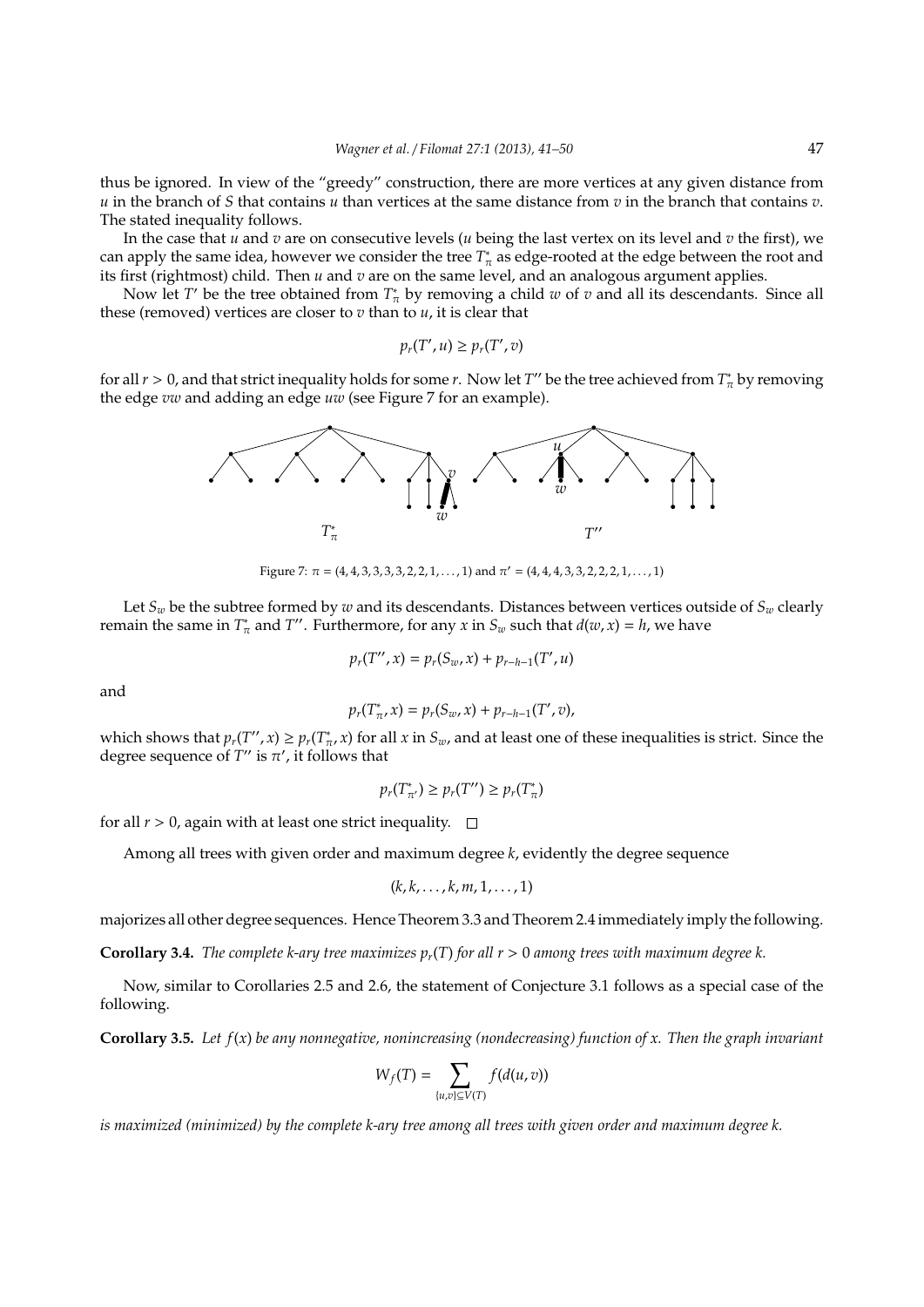## **4. Some applications**

In this section, we use Corollary 2.5 and Theorem 3.3 to characterize extremal graphs with the largest Harary index of trees in several classes of graphs. In particular, we obtain some results from [4] as corollaries.

**Corollary 4.1.** *Let f*(*x*) *be any nonnegative, nonincreasing (nondecreasing) function of x. Then the graph invariant*

$$
W_f(T)=\sum_{\{u,v\}\subseteq V(T)}f(d(u,v))
$$

*is maximized (minimized) by the star K*1,*n*−<sup>1</sup> *among all trees of order n.*

*Proof.* For any tree of order *n*, its degree sequence  $\pi$  is majorized by  $\pi' = (n-1,1,\ldots,1)$ , and the only tree with degree sequence  $\pi'$  is  $K_{1,n-1}$ . By Corollary 2.5 and Theorem 3.3, the assertion holds.

Let  $\mathcal{T}_{n,s}^{(1)}$  be the set of all trees of order *n* with *s* leaves,  $\mathcal{T}_{n,\alpha}^{(2)}$  be the set of all trees of order *n* with independence number  $\alpha$  and  $\mathcal{T}_{n,\beta}^{(3)}$  be the set of all trees of order *n* with matching number  $\beta$ .

Similar to Corollary 4.1, some other useful consequences follow from Corollary 2.5 and Theorem 3.3. The proofs of them are very similar to those in [14] and are skipped here.

**Corollary 4.2.** *Let f*(*x*) *be any nonnegative, nonincreasing (nondecreasing) function of x. Then the graph invariant*

$$
W_f(T)=\sum_{\{u,v\}\subseteq V(T)}f(d(u,v))
$$

is maximized (minimized) by the tree  $T_{n,s}^{(1)}$  in  ${\cal T}_{n,s}^{(1)}$  , which is the greedy tree  $T_\pi^*$  with degree sequence

$$
(s, 2, \ldots, 2, 1, \ldots, 1)
$$

*(*2 *being repeated n − s* − 1 *times and* 1 *being repeated s times*).  $T_{n,s}^{(1)}$  *is obtained from t paths of order q* + 2 *and s* − *t paths of order q* + 1 *by identifying one end of each of the s paths. Here n* − 1 = *sq* + *t,* 0 ≤ *t* < *s.*

**Corollary 4.3.** *Let f*(*x*) *be any nonnegative, nonincreasing (nondecreasing) function of x. Then the graph invariant*

$$
W_f(T) = \sum_{\{u,v\} \subseteq V(T)} f(d(u,v))
$$

is maximized (minimized) by the tree  $T_{n,\alpha}^{(2)}$  in  ${\cal T}_{n,\alpha}^{(2)}$ , which is the greedy tree  $T_\pi^*$  with degree sequence

$$
\pi=(\alpha,2,\ldots,2,1,\ldots,1)
$$

 $(2$  *being repeated n* − α − 1 *times and* 1 *being repeated α times). In other words,*  $T_{n,α}^{(2)}$  *is obtained from the star* K<sub>1,α</sub> *by adding*  $n - \alpha - 1$  *pendent edges to*  $n - \alpha - 1$  *leaves of*  $K_{1,\alpha}$ *.* 

**Corollary 4.4.** *Let f*(*x*) *be any nonnegative, nonincreasing (nondecreasing) function of x. Then the graph invariant*

$$
W_f(T)=\sum_{\{u,v\}\subseteq V(T)}f(d(u,v))
$$

is maximized (minimized) by the tree  $T^{(3)}_{n,\beta}$  in  ${\cal T}^{(3)}_{n,\beta}$ , which is the greedy tree  $T^*_\pi$  with degree sequence

$$
\pi = (n - \beta, 2, \dots, 2, 1, \dots, 1)
$$

 $(2$  *being repeated β* − 1 *times and* 1 *being repeated n* − β *times). In other words, T* $_{n,β}^{(3)}$  *is obtained from the star K<sub>1,<i>n*−β</sub> *by adding*  $β − 1$  *pendent edges to*  $β − 1$  *leaves of*  $K_{1,n-β}$ *.*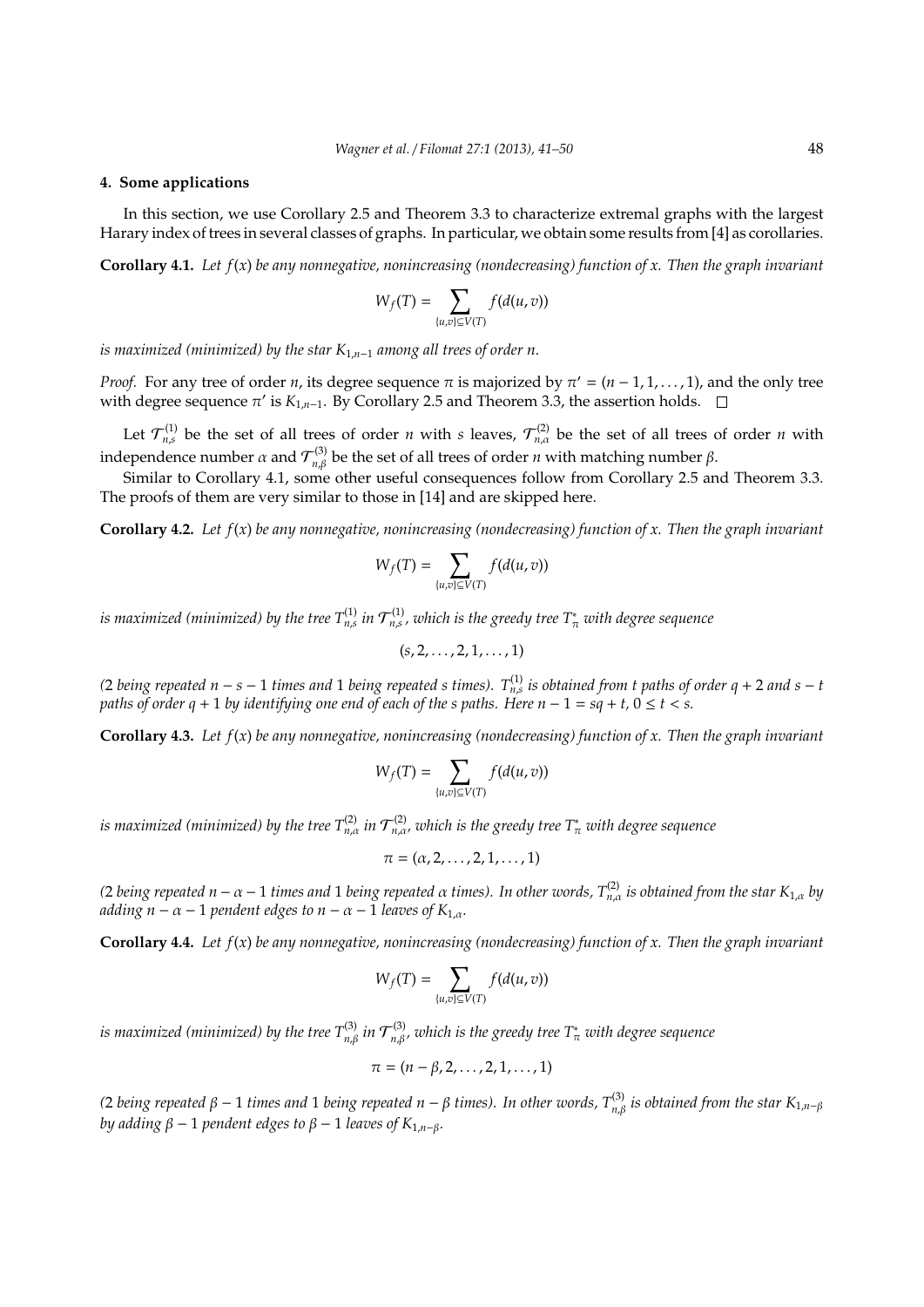**Remark 4.5.** *In all the above corollaries, the extremal tree is unique if the function f*(*x*) *is strictly monotone. This is because one has strict inequality for at least one r in Theorem 3.3 as well as in Theorem 2.4 (the latter follows from the fact that*  $T_{\pi}$  *is the unique tree with degree sequence*  $\pi$  *that minimizes the Wiener index, see* [8]).

As special cases, the following results from [4] follow. Theorem 2.7 is also used here.

**Corollary 4.6.** *[4] Let T be a tree with n vertices. Then*

$$
n(H_n-1) \le H(T) \le \frac{(n+2)(n-1)}{4},
$$

where  $H_n$  stands for the harmonic number  $\sum_{i=1}^n 1/i.$  Equality holds on the left hand side if and only if T is a path of *order n and equality holds on the right hand side if and only if T is the star of order n.*

**Corollary 4.7.** *[4] Let T be any tree of order n with s leaves. Then*

$$
H(T) \leq H(T_{n,s}^{(1)}) = (s-1)\left(n-1+\frac{s}{2}\right) H_{2q+1} - (s-2)(n-1+s) H_{q+1} + s\left(\frac{s-3}{2}-q\right) + \frac{t(t-1)}{4(q+1)},
$$

*where*  $T_{n,s}^{(1)}$  is defined as in Corollary 4.2 (n – 1 = sq + t, 0  $\leq$  t  $<$  s). Equality holds if and only if T is isomorphic to  $T^{(1)}_{n,s}$ .

**Corollary 4.8.** *[4] Let T be a tree of order n with independence number* α*. Then*

$$
H(T) \le H(T_{n,\alpha}^{(2)}) = \frac{1}{24} [3n^2 + (2\alpha + 19)n + \alpha^2 - 9\alpha - 22],
$$

 $\pi$  *where*  $T_{n,\alpha}^{(2)}$  *is defined as in Corollary 4.3. Equality holds if and only if T is isomorphic to*  $T_{n,\alpha}^{(2)}$ *.* 

**Corollary 4.9.** *[4] Let T be any tree of order n with matching number* β*. Then*

$$
H(T) \le H(T_{n,\beta}^{(3)}) = \frac{1}{24} [6n^2 - (4\beta - 10)n + \beta^2 + 9\beta - 22],
$$

 $a$  *uhere*  $T^{(3)}_{n,\beta}$  *is defined as in Corollary 4.4. Equality holds if and only if T is isomorphic to*  $T^{(3)}_{n,\beta}$ *.* 

#### **5. Summary**

Motivated by the concept of the Wiener index and the Harary index, we provided some general statements regarding maximizing or minimizing functions of distances of trees. A number of corollaries follow, including new and previously known results. As some of the consequences, we characterized trees that maximize the Harary index among trees with given degree sequence or maximum degree. The extremal structures found coincide with the ones that minimize the Wiener index. However, examples are provided showing that there is no functional relation between these two indices. Furthermore, among trees with a given degree sequence, the tree that minimizes the Harary index is not necessarily the same that also maximizes the Wiener index. Some "partial" characterization of the trees that minimize the Harary index among trees with given degree sequence might be an interesting subject of further investigation.

#### **References**

- [1] A. Dobrynin, R. Entringer, I. Gutman, Wiener index of trees: Theory and applications, Acta Appl. Math. 66 (2001) 211–249.
- [2] M. Fischermann, A. Hoffmann, D. Rautenbach, L. Szekely, L. Volkmann, Wiener index versus maximum degree in trees, Discrete ´ Appl. Math. 122 (2002) 127–137.
- [3] I. Gutman, A property of the Wiener number and its modifications, Indian J. Chem. Sec. A 36 (1997) 128–132.
- [4] A. Ilić, G. Yu, L. Feng, The Harary index of trees,  $arXiv: 1104.0920v3$ , 21 May 2011.